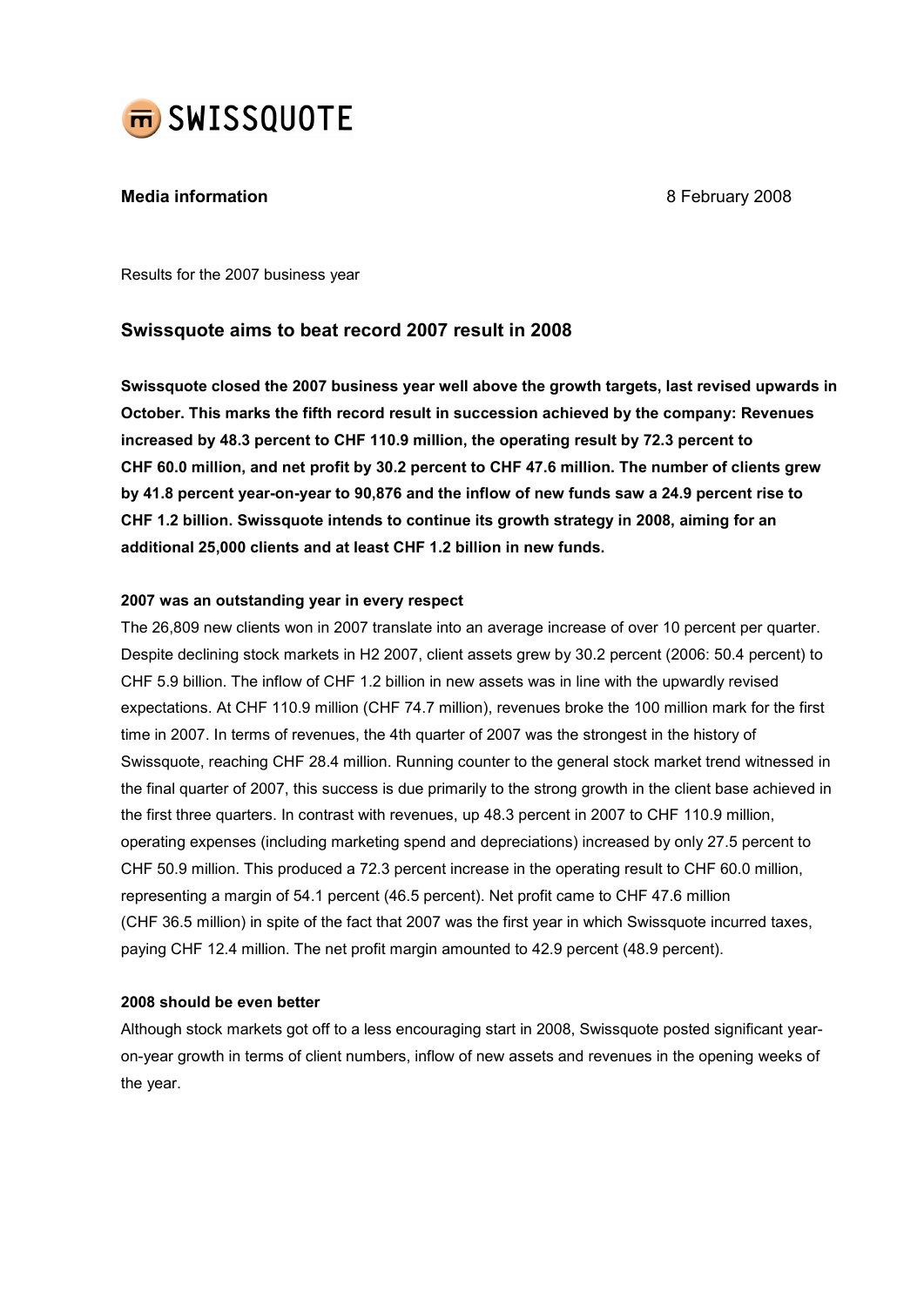

"The strong trend towards self-banking", says Swissquote CEO Marc Bürki, "continues unabated. Our enhanced financial information offering, the high level of availability of our platform, and our specific online wealth management tools all serve to meet the needs of our increasingly discerning clients. We also benefit from a generally increased cost awareness on the part of investors and, at the moment, from the trust we enjoy as a pure online trading bank in no way involved in the subprime debacle." During the current business year, Swissquote expects the number of clients to increase to around 115,000. The bank hopes to be able to welcome its 100,000th client in the course of the next few months. Inflows of new funds should be in the area of CHF 6 million per trading day. Swissquote also expects additional impetus in 2008 from the fact that the Swiss Federal Banking Commission recently granted the company a license as custodian bank for Swiss investment funds, a function which Swissquote has been performing since 17 January for the Swiss Equity Discovery Fund. Steps have been initiated to active acquire further funds. Swissquote would like to generate around CHF 500 million in assets in this new segment.

#### Partnership with EPF Lausanne

At Swissquote's results media conference today in Zurich, EPF Lausanne President Patrick Aebischer presented the Master of Financial Engineering course to be offered by the EPFL's College of Management. Central to the new course of study is the Swissquote Chair of Quantitative Finance, established with CHF 5 million in funding donated by our company. Patrick Aebischer stated: "We are delighted at this new partnership. We are presently jointly evaluating suitable candidates for the new chair. Working together allows us to conduct practice-based research into risk assessment and analysis, an area of immense importance to the financial markets, with a particular focus on novel financial products." For its part, Swissquote will gain direct access to university research and participate in joint research projects with its own research team. Research findings will be applied, among other areas, to complex online wealth management tools and help to render them even more secure and easier to handle. One of the results in this area is the release by Swissquote of a risk classification of all Swiss structured products using the VaR (Value at Risk) methodology. More than 80% of all existing products are risk ranked as of today on the Swissquote portal.

#### Distribution of profit to shareholders

In light of the successful 2007 annual result and the 35.4 percent increase in shareholders' equity to CHF 126.6 million (CHF 93.5 million), the Board of Directors will propose that the General Meeting of Swissquote Group Holding AG on 25 April 2008 make a distribution to shareholders in the form of a capital reduction of CHF 0.30 per share and a dividend of CHF 0.40 per share.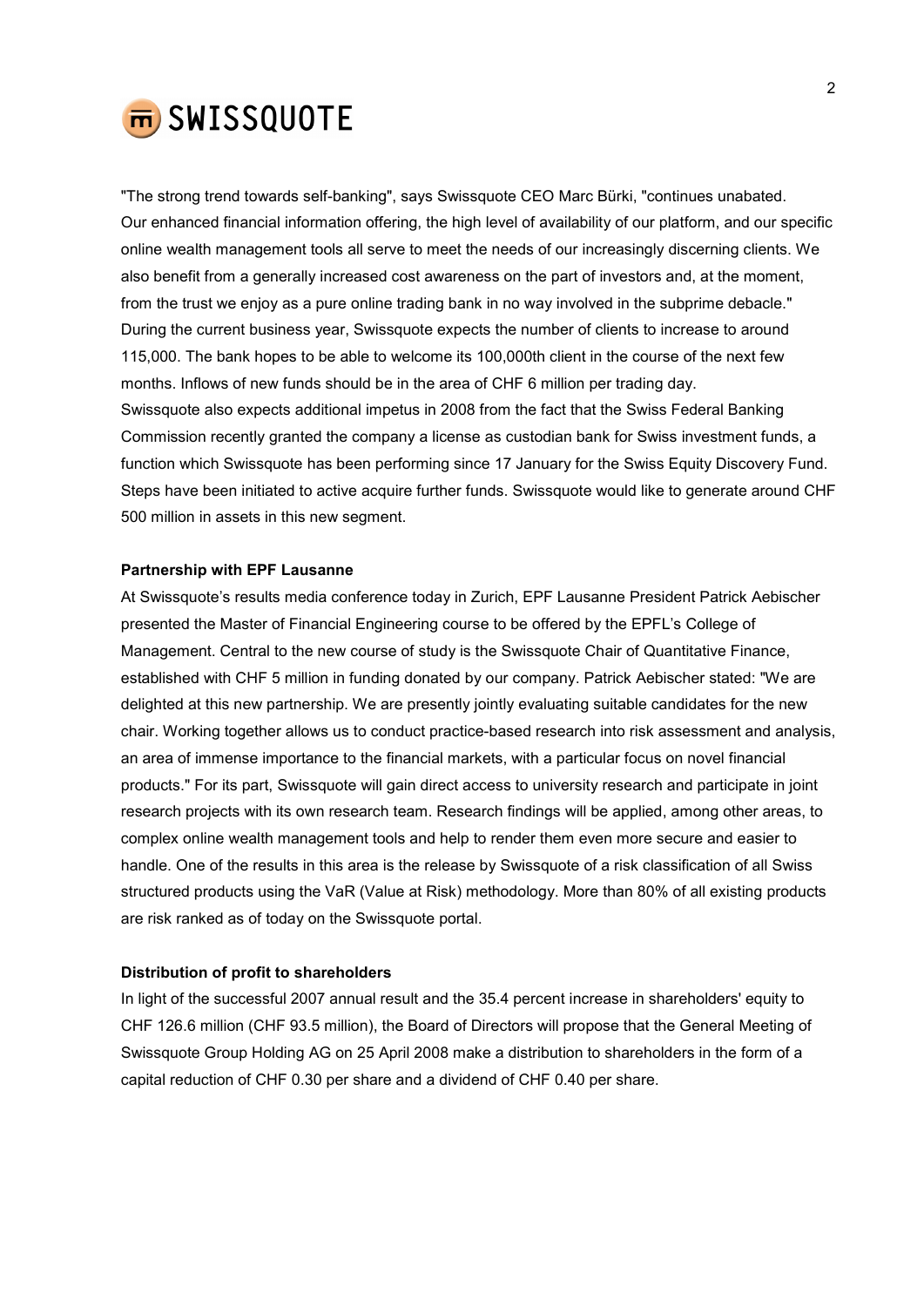

# The complete 2007 Financial Report is available on: http://www.swissquote.ch – THE COMPANY/Investor Relations/Reporting

## Swissquote − Swiss leader in online trading

Swissquote has 228 employees in Gland (Vaud) and Zurich. Swissquote is the Swiss leader in online trading. In addition to low-cost stock market access and a trading platform for portfolio managers, Swissquote also offers a wide range of financial and online wealth management tools. Swissquote Group Holding AG shares (SQN) are quoted on the SWX.

### For further information

Marc Bürki, CEO Swissquote Bank, Chemin de la Crétaux 33, CH-1196 Gland Tel. +41 22 999 98 50, fax +41 22 999 94 54, mobile +41 79 413 41 45 marc.burki@swissquote.ch

### Calendar of events in 2008

| 24.04.2008 | Results for the first quarter of 2008 (telephone conference)     |
|------------|------------------------------------------------------------------|
| 25.04.2008 | Annual General Meeting in Zurich                                 |
| 29.07.2008 | Results for the first half of 2008 (presentation at SWX)         |
| 28.10.2008 | Results for the first nine months of 2008 (telephone conference) |